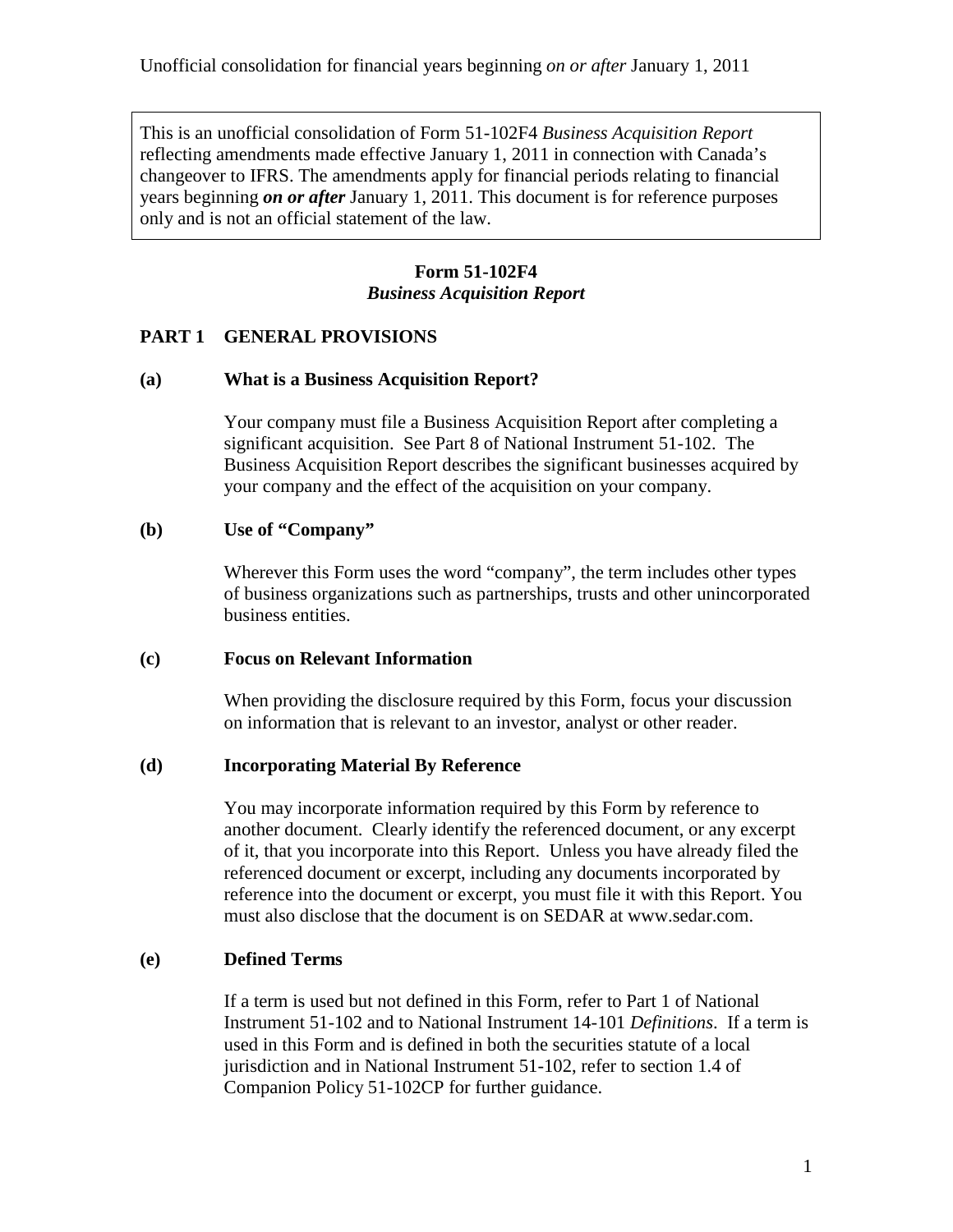This Form also uses accounting terms that are defined or used in Canadian GAAP applicable to publicly accountable enterprises. For further guidance, see subsections 1.4(7) and (8) of Companion Policy 51-102CP.

## **(f) Plain Language**

Write this Report so that readers are able to understand it. Consider both the level of detail provided and the language used in the document. Refer to the plain language principles listed in section 1.5 of Companion Policy 51-102CP for further guidance. If you use technical terms, explain them in a clear and concise manner.

## **(g) Numbering and Headings**

The numbering, headings and ordering of items included in this Form are guidelines only. You do not need to include the headings or numbering or follow the order of items in this Form. Disclosure provided in response to any item need not be repeated elsewhere in the Report.

## **PART 2 CONTENT OF BUSINESS ACQUISITION REPORT**

## **Item 1 Identity of Company**

### **1.1 Name and Address of Company**

State the full name of your company and the address of its principal office in Canada.

### **1.2 Executive Officer**

Give the name and business telephone number of an executive officer of your company who is knowledgeable about the significant acquisition and the Report, or the name of an officer through whom such executive officer may be contacted.

### **Item 2 Details of Acquisition**

### **2.1 Nature of Business Acquired**

Describe the nature of the business acquired.

### **2.2 Acquisition Date**

State the acquisition date used for accounting purposes.